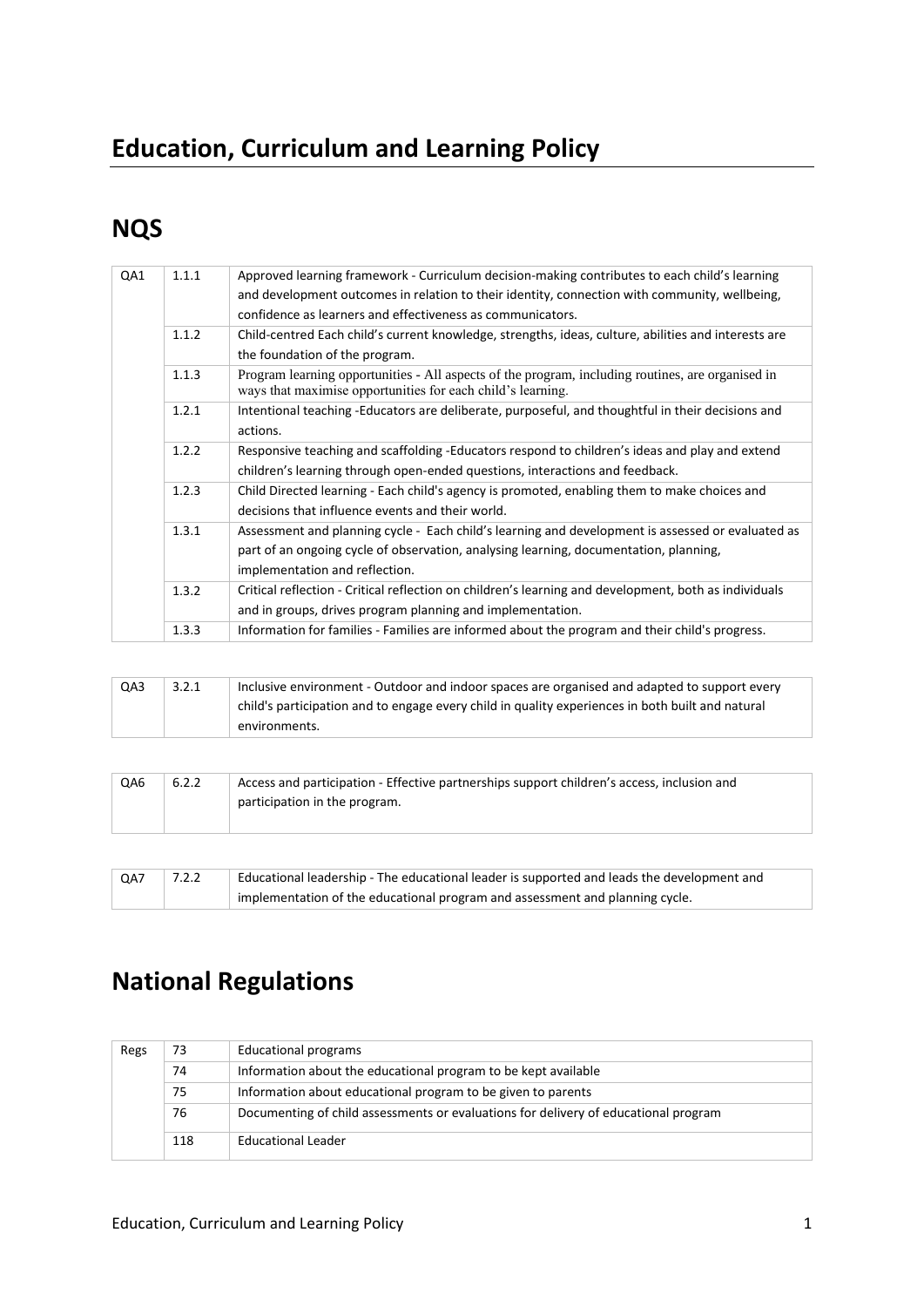### **EYLF**

 $LO1 -$ LO5 All Learning Outcomes under the Early Years Learning Framework will be addressed through our Policy and practices.

## **Aim**

To create a positive, inclusive learning environment which encourages children to engage in activities and experiences based on their interests and everyday lives, and achieve the Learning Outcomes of an approved learning framework.

## **Related Policies**

Additional Needs Policy Physical Activity Promotion Policy Physical Environment (Workplace Safety, Learning and Administration) Policy Record Keeping and Retention Policy Relationships with Children Policy

## **Implementation**

#### **Our Educational Leader is Christine Polianitis**

The role of the Educational Leader is to affirm and extend educators' teaching practices, support the development of curriculum based on an approved learning framework and ensure children progress towards and achieve the outcomes of that framework.

#### **Our service is committed to the Early Years Learning Framework (EYLF).**

*"While educators may plan or assess with a focus on a particular outcome or component of learning, they see children's learning as integrated and interconnected. They recognise the connections between children, families and communities and the importance of reciprocal relationships and partnerships for learning. They see learning as a social activity and value collaborative learning and community participation."* Early Years Learning Framework p 14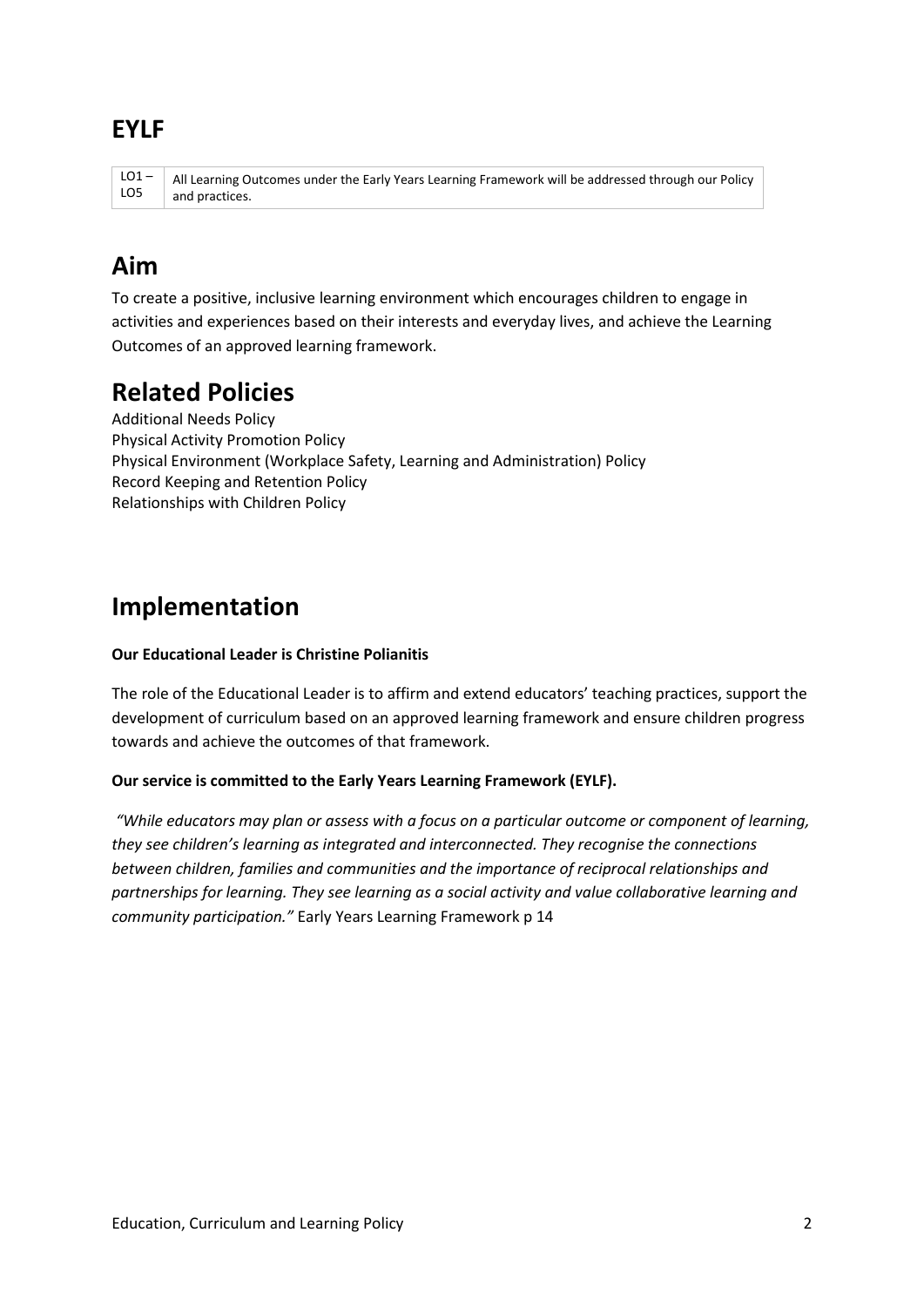#### **EYLF Learning Outcomes**

The Learning Outcomes recognise the importance of literacy, numeracy and social and emotional development.

- 1. Children have a strong sense of identity
- 2. Children are connected with and contribute to their world
- 3. Children have a strong sense of wellbeing
- 4. Children are confident and involved learners
- 5. Children are effective communicators

#### Educators will:

- plan a Curriculum based on children's interests, culture, language, ideas, play and everyday lives ie connections between children, families and communities
- work in partnerships with families to achieve Learning Outcomes, and encourage families to contribute to the Curriculum by sharing information about their child or completing activities with children
- build connections between the service, schools and the local community
- include children in decision making, including decisions about indoor and outdoor spaces, programming, routines and documenting their achievements, and give them appropriate levels of responsibility
- make use of spontaneous 'teachable moments' to scaffold children's learning
- engage in sustained shared conversations with children to extend their thinking
- support children's learning by participating in child led play
- provide a balance between child led, child initiated and educator supported learning by creating learning environments and activities that stimulate children's imagination, creativity and curiosity and encourage children to investigate, experiment , explore, solve problems, create and construct
- use strategies like demonstrating, dramatic play, role play, open questioning, speculating, explaining, shared thinking and problem solving to promote and extend children's learning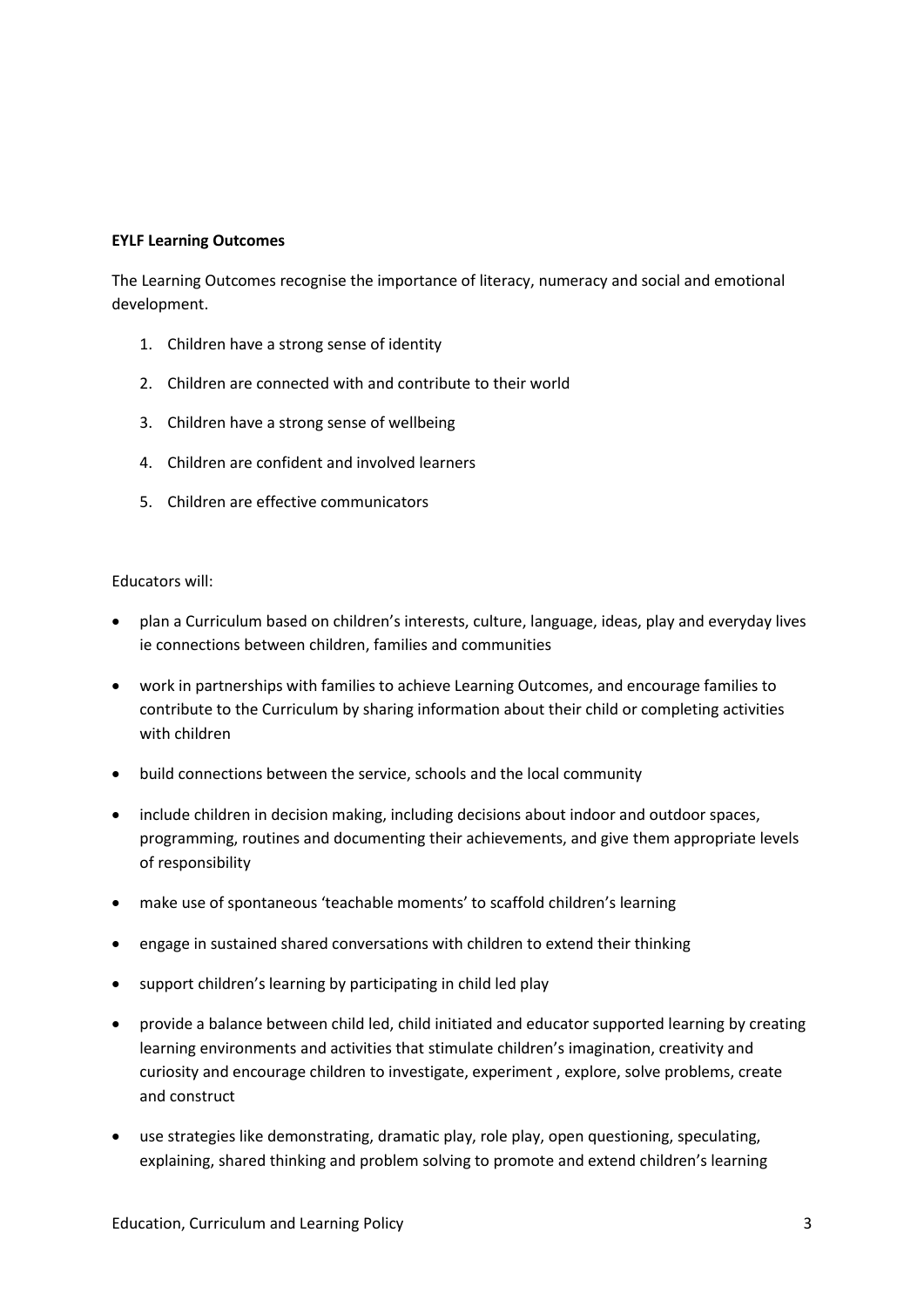- use resources (eg man- made and natural loose parts) and implement activities (eg dramatic play, visual arts, role play, games) to promote learning across all Learning Outcomes
- create outdoor learning spaces which invite open-ended interactions, spontaneity, risk-taking, exploration, discovery and connection with nature
- create both indoor and outdoor spaces that stimulate children's imagination, creativity and curiosity and encourage children to investigate, experiment and solve problems
- regularly provide opportunities for children to learn individually and as part of a group
- regularly assess what each child knows, can do and understands through an ongoing cycle of planning, documenting and evaluating, and then implement activities to help each child achieve all Learning Outcomes. Assessments will take into account the period of time each child spends at the service
- regularly add to a learning portfolio for each child which includes written assessments of the child's learning. Portfolios will be available for a child's family members to view but they remain the property of the Service for the duration of the child's enrolment
- plan the curriculum with each child and the learning outcomes in mind, and remember that learning is not always predictable and linear
- celebrate the achievements and learning of each child
- with parents' consent, liaise with external agencies and professionals to support children with additional needs
- regularly (at least weekly) evaluate their practices and reflect on how well the Curriculum is helping each child progress towards and achieve the Learning Outcomes
- display the daily curriculum in children's rooms and encourage families to contribute, make suggestions or ask questions about children's learning at any time
- provide the following information to parents whenever requested:
	- o the content and operation of the educational program
	- o information about the child's participation in the program
	- o assessments of the child's developmental needs, interests, experiences and progress against the Learning Outcomes.

### **Sources**

**Education and Care Services National Law and Regulations National Quality Standard Early Years Learning Framework**